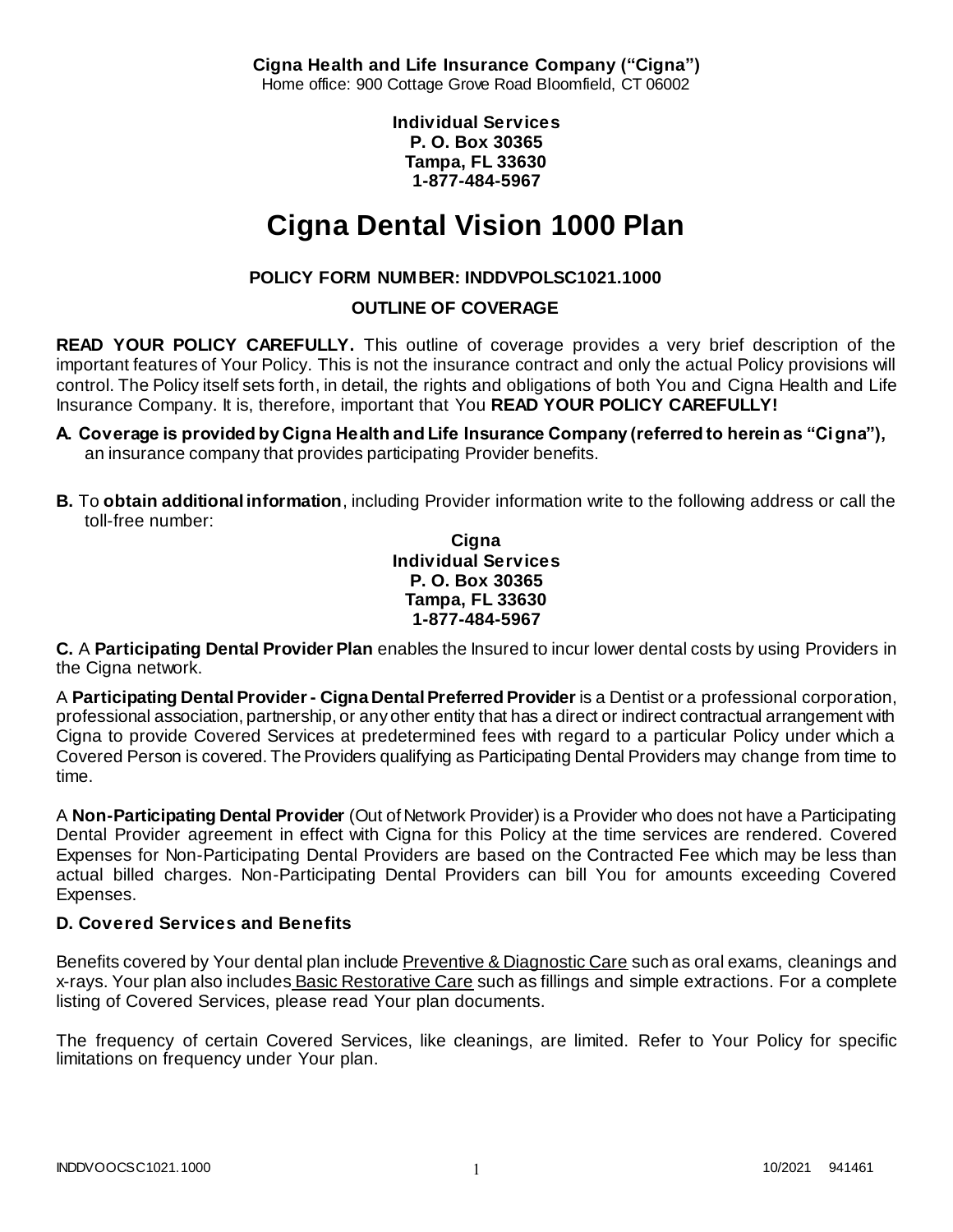### **Benefit Schedule**

The benefits outlined in the table below show the payment percentages for Covered Expenses **AFTER** any applicable Deductibles have been satisfied unless otherwise stated.

# **CIGNA DENTAL AND VISION INSURANCE** *The Schedule*

### **For You and Your Dependents**

### **The Schedule – Dental Benefits**

If You select a Participating Dental Provider, Your cost will be less than if You select a Non-Participating Dental Provider.

#### **Emergency Services**

The Benefit Percentage payable for Emergency Services charges made by a Non-Participating Dental Provider is the same Benefit Percentage as for Participating Dental Provider Charges. Dental Emergency services are required immediately to either alleviate pain or to treat the sudden onset of an acute dental condition. These are usually minor procedures performed in response to serious symptoms, which temporarily relieve significant pain, but do not effect a definitive cure, and which, if not rendered, will likely result in a more serious dental or medical complication.

#### **Dental Deductibles**

Dental Deductibles are expenses to be paid by You or Your Dependent. Dental Deductibles are in addition to any Coinsurance. Once the Dental Deductible maximum in The Schedule has been reached You and Your family need not satisfy any further dental deductible for the rest of that year.

#### **Participating Dental Provider Payment**

Participating Dental Provider services are paid based on the Contracted Fee agreed upon by the provider and Cigna.

**Non-Participating Dental Provider Payment** Non-Participating Dental Provider services are paid based on the Contracted Fee.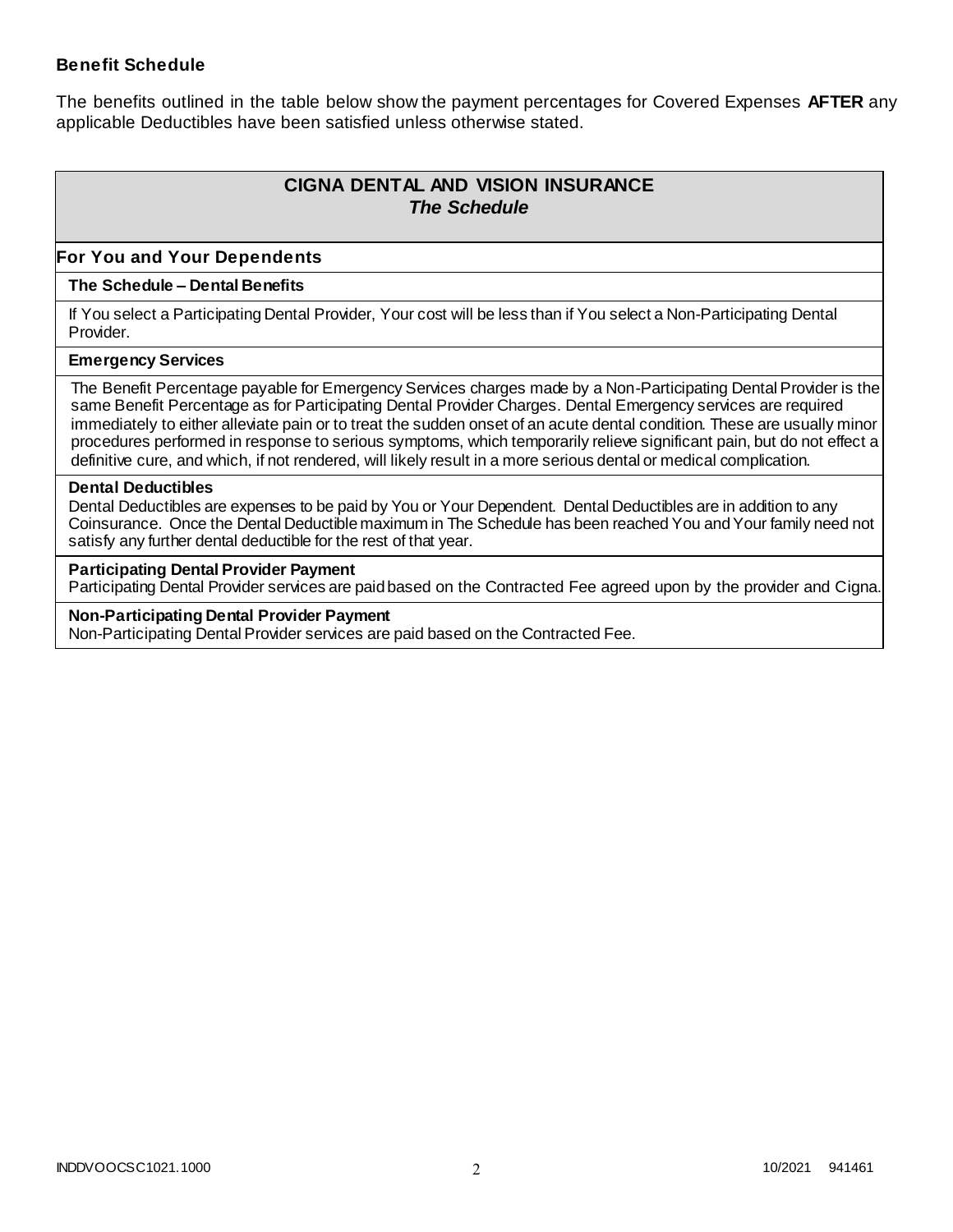| DENTAL BENEFIT HIGHLIGHTS                                                                                                                                     |                                                  |
|---------------------------------------------------------------------------------------------------------------------------------------------------------------|--------------------------------------------------|
| Classes I, II<br><b>Calendar Year Maximum</b>                                                                                                                 | \$1,000 per person                               |
| <b>Calendar Year Dental Deductible</b><br>Individual                                                                                                          | \$50 per person                                  |
|                                                                                                                                                               | Not Applicable to Class I                        |
| <b>Family Maximum</b>                                                                                                                                         | \$150 per family                                 |
|                                                                                                                                                               | Not Applicable to Class I                        |
| <b>Class I</b>                                                                                                                                                | The Percentage of Covered Expenses the Plan Pays |
| Preventive Care<br>Oral Exams<br>Routine Cleanings<br>Routine X-rays<br><b>Fluoride Application</b><br><b>Sealants</b><br>Space Maintainers (non-orthodontic) | 100%                                             |
| <b>Class II</b>                                                                                                                                               | The Percentage of Covered Expenses the Plan Pays |
| <b>Basic Restorative</b><br>Fillings<br>Oral Surgery, Simple Extractions<br>Emergency Care to Relieve Pain<br>Non-Routine X-rays                              | 70% after dental deductible                      |

| The Schedule - Vision Benefits                                                                  |                                                                                         |
|-------------------------------------------------------------------------------------------------|-----------------------------------------------------------------------------------------|
| VISION BENEFIT HIGHLIGHTS                                                                       |                                                                                         |
| Eye Examinations, including refraction                                                          | The plan pays 30% of expenses, not to exceed a \$50 calendar<br>year maximum per person |
| Materials (corrective eyeglasses or contact<br>lenses, including fittings and follow-up visits) | \$100 calendar year maximum per person                                                  |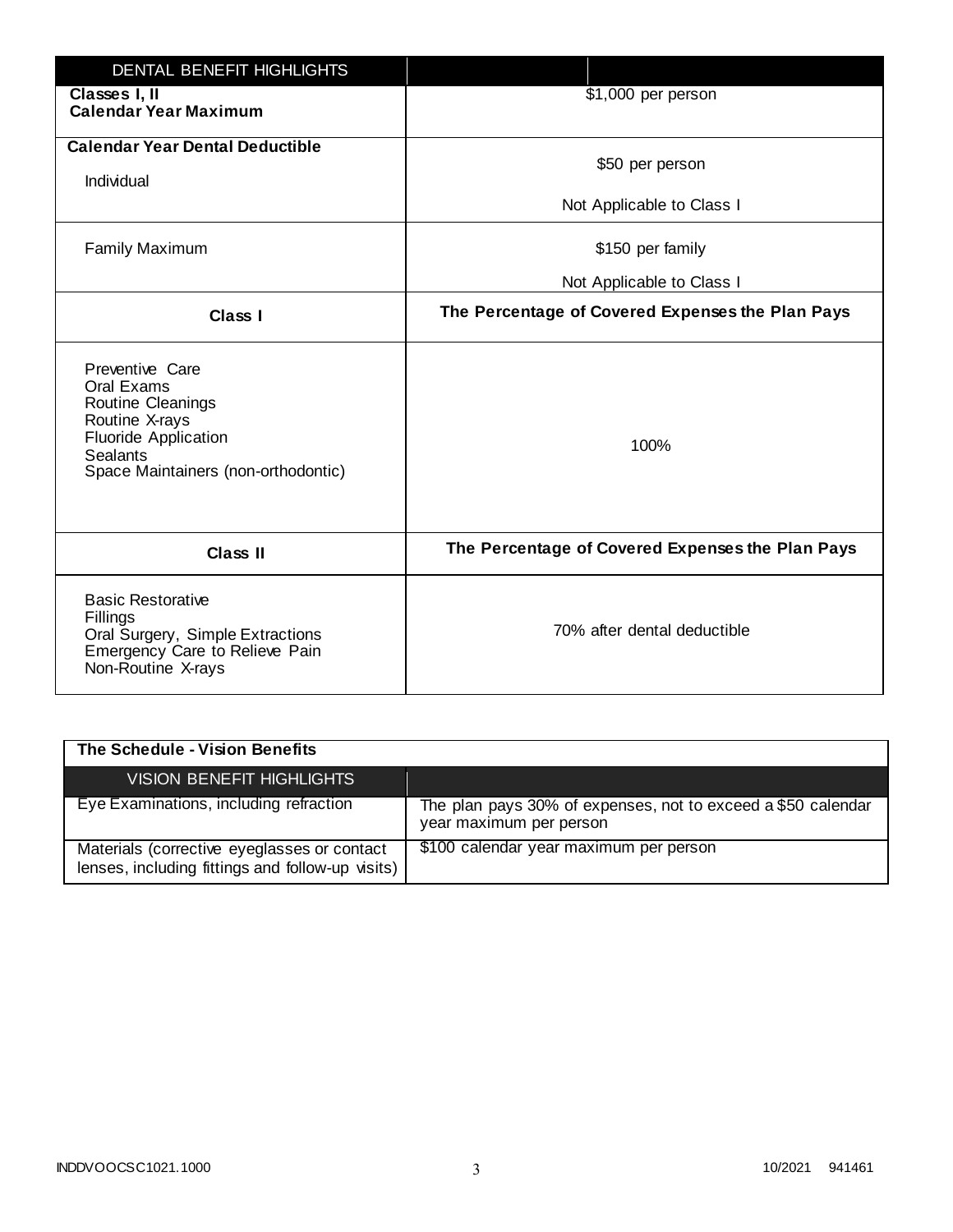# **Waiting Periods**

There is no waiting period for Class I or II dental benefits or for vision benefits.

# **Missing Teeth Limitation**

There is no payment for replacement of teeth that are missing when a person first becomes insured.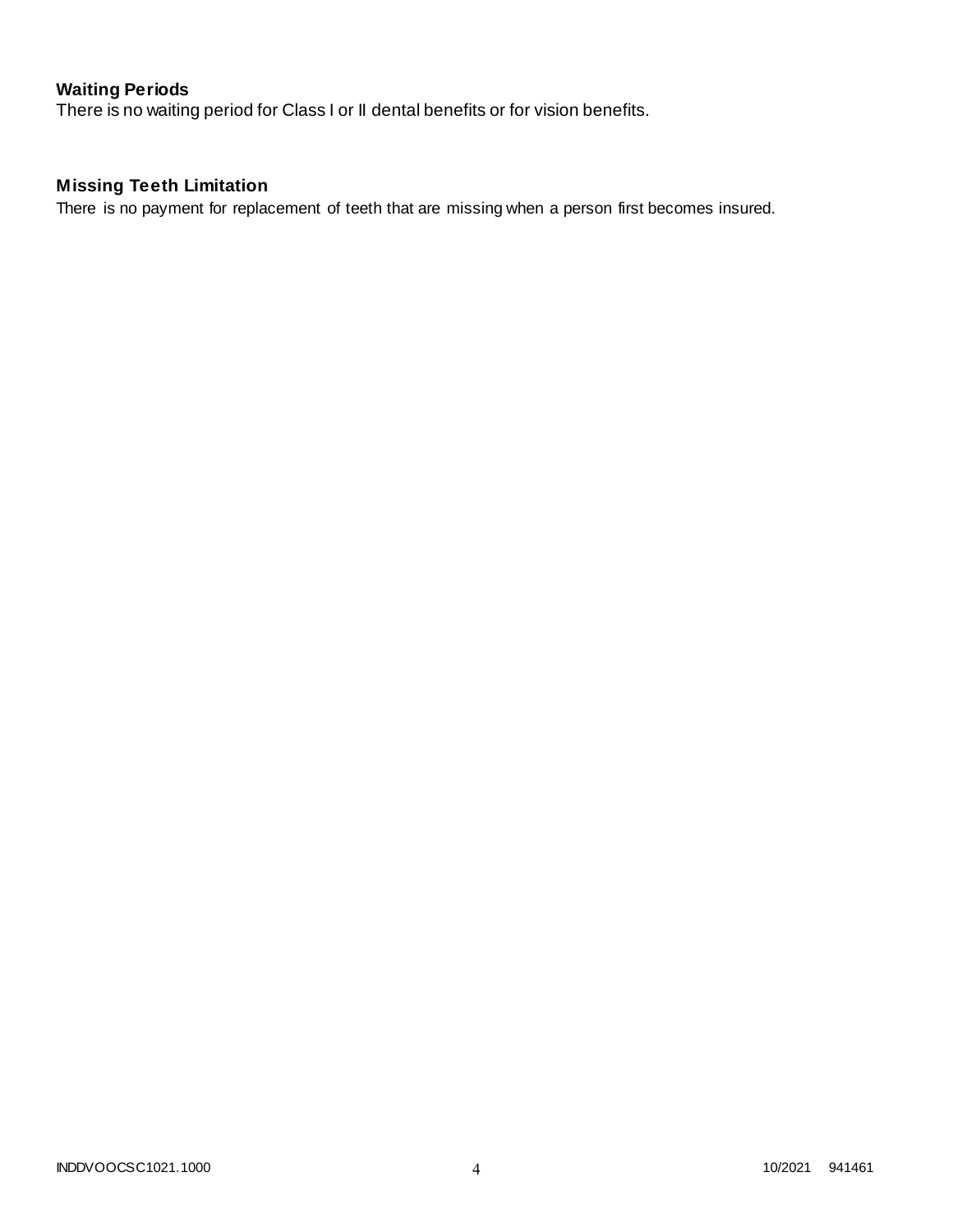# **E. Insured's Financial Responsibility**

The Insured is responsible for paying the monthly or quarterly premium on a timely basis. The Insured is also responsible to pay Providers for charges that are applied to the Deductibles, Coinsurance, and any amounts charged by Non-Participating Dental Providers in excess of the Contracted Fee. In addition, any charges for Medically Necessary and/or Dentally Necessary items that are excluded under the Policy are the responsibility of the Insured.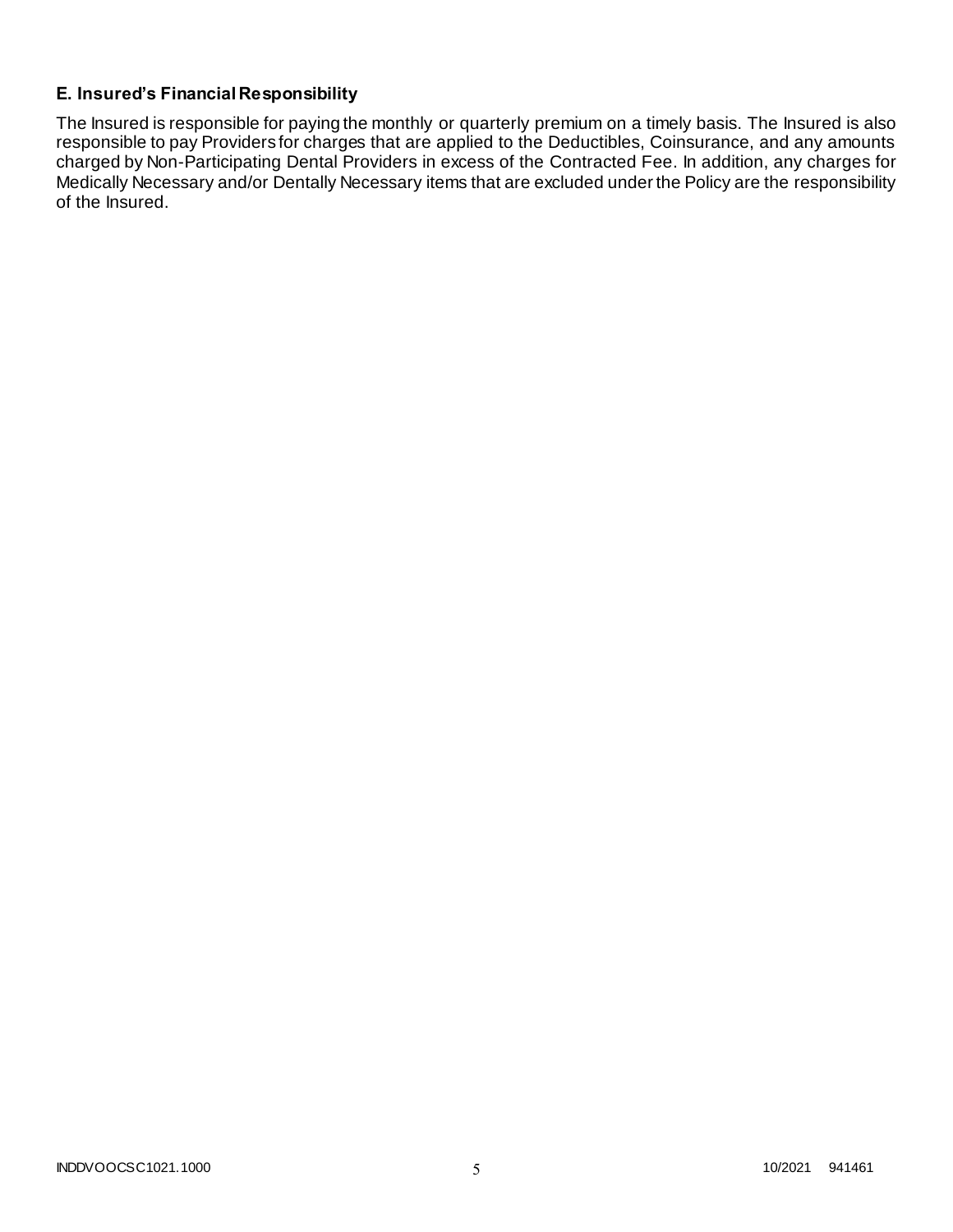# **F. Exclusions And Limitations: What Is Not Covered By This Policy**

# **Expenses Not Covered**

Covered Expenses will not include, and no payment will be made for:

- procedures which are not included in the list of Covered Dental Services or Covered Vision Services;
- cone beam imaging;
- instruction for plaque control, oral hygiene and diet;
- core build-ups;
- veneers;
- precious or semi-precious metals for crowns, bridges and abutments;
- restoration of teeth which have been damaged by erosion, attrition or abrasion;
- bite registrations; precision or semi-precision attachments; or splinting;
- implants or implant related services;
- orthodontic treatment, except for the treatment of cleft lip and cleft palate;
- general anesthesia or intravenous sedation, when used for the purposes of anxiety control or patient management is not covered; may be considered only when medically or dentally necessary and when in conjunction with covered complex oral surgery;
- athletic mouth guards;
- services performed solely for cosmetic reasons;
- personalization or decoration of any dental device or dental work;
- replacement of an appliance per benefit quidelines;
- services that are deemed to be medical in nature;
- services and supplies received from a hospital;
- prescription drugs;
- plano lenses;
- VDT (video display terminal)/computer eyeglass benefit;
- medical or surgical treatment of the eyes;
- any type of corrective vision surgery, including LASIK surgery, radial ketatonomy (RK), automated lamellar keratoplasty (ALK), or conductive keratoplasty (CK);
- Orthoptic or vision training and any associated supplemental testing;
- any eye examination, or any corrective eyewear, required by an employer as a condition of employment;
- safety eyewear;
- sub-normal vision aids or non-prescription lenses; or
- Magnification or low vision aids not shown as covered in the Schedule of Vision Coverage.

# **General Limitations**

No payment will be made for expenses incurred for You or any one of Your Dependents:

- For services not specifically listed as Covered Services in this Policy;
- For services or supplies that are not Medically Necessary;
- For services received before the Effective Date of coverage;
- For services received after coverage under this Policy ends;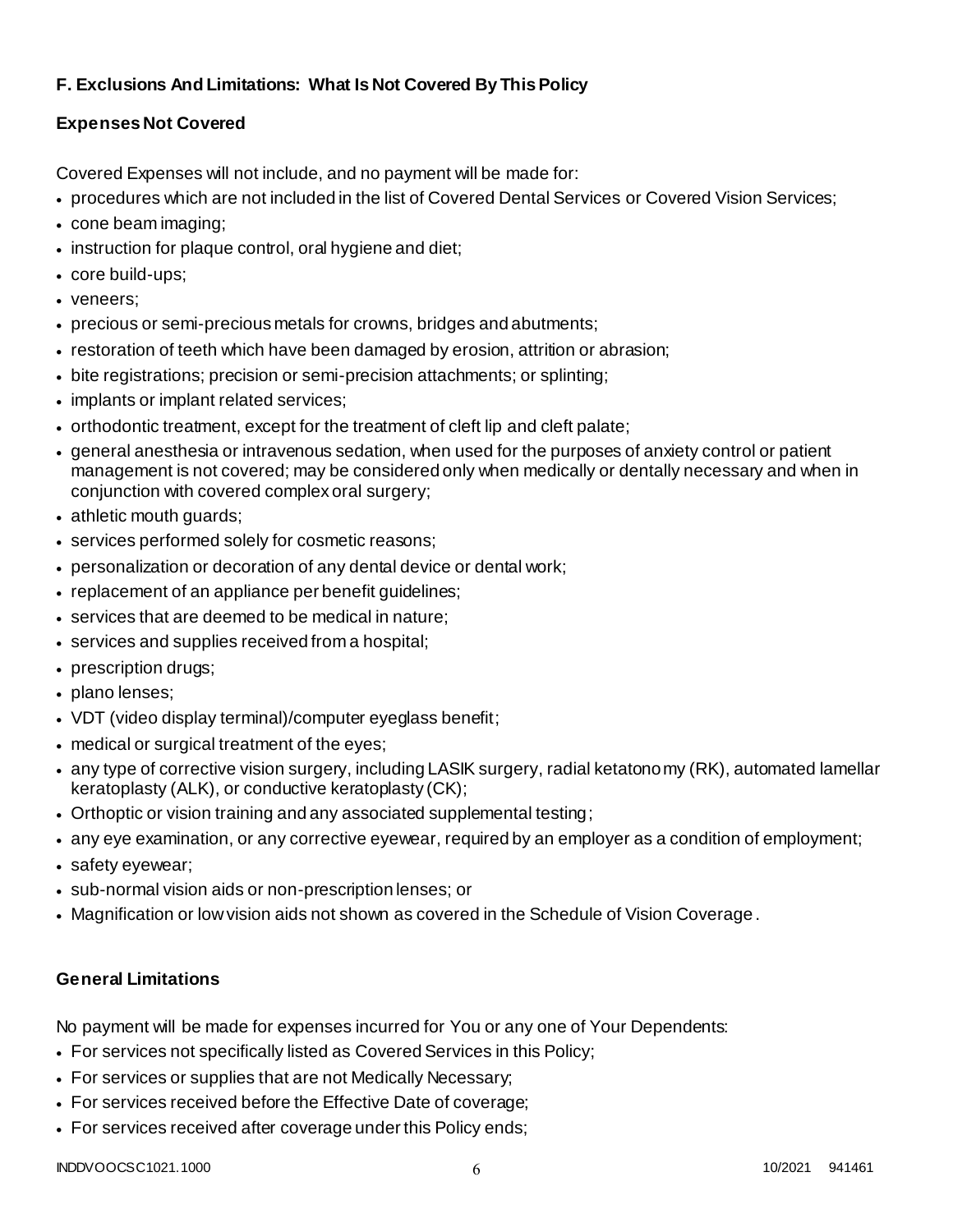- For services for which You have no legal obligation to pay or for which no charge would be made if You did not have insurance coverage;
- For Professional services or supplies received or purchased directly or on Your behalf by anyone, including a Provider, from any of the following:
	- **Yourself or Your employer;**
	- **a** person who lives in the Covered Person's home, or that person's employer;
	- a person who is related to the Covered Person by blood, marriage or adoption, or that person's employer;
- for or in connection with an Injury arising out of, or in the course of, any employment for wage or profit;
- for or in connection with a Sickness which is covered under any workers' compensation or similar law;
- for charges made by a Hospital owned or operated by or which provides care or performs services for, the United States Government, if such charges are directly related to a condition which occurred while serving in the military or an associated auxiliary unit (if coverage is suspended for an Insured during military service, upon receipt of written request, We will provide a refund of premium on a pro rata basis);
- services or supplies received due to an act of war, declared or undeclared while serving in the military or an associated auxiliary unit;
- to the extent that payment is unlawful where the person resides when the expenses are incurred;
- for charges which the person is not legally required to pay;
- for charges which would not have been made if the person had no insurance;
- to the extent that billed charges exceed the rate of reimbursement as described in the Schedule;
- for charges for unnecessary care, treatment or surgery;
- to the extent that You or any of Your Dependents is in any way paid or entitled to payment for those expenses by or through a public program, other than Medicaid;
- for or in connection with experimental procedures or treatment methods not approved by the American Dental Association or the appropriate dental specialty society;
- Procedures that are a covered expense under any other plan which provides dental or vision benefits;
- To the extent that benefits are paid or payable for those expenses under the mandatory part of any auto insurance policy written to comply with a "no-fault" insurance law or an uninsured motorist insurance law. Cigna will take into account any adjustment option chosen under such part by You or any one of Your Dependents.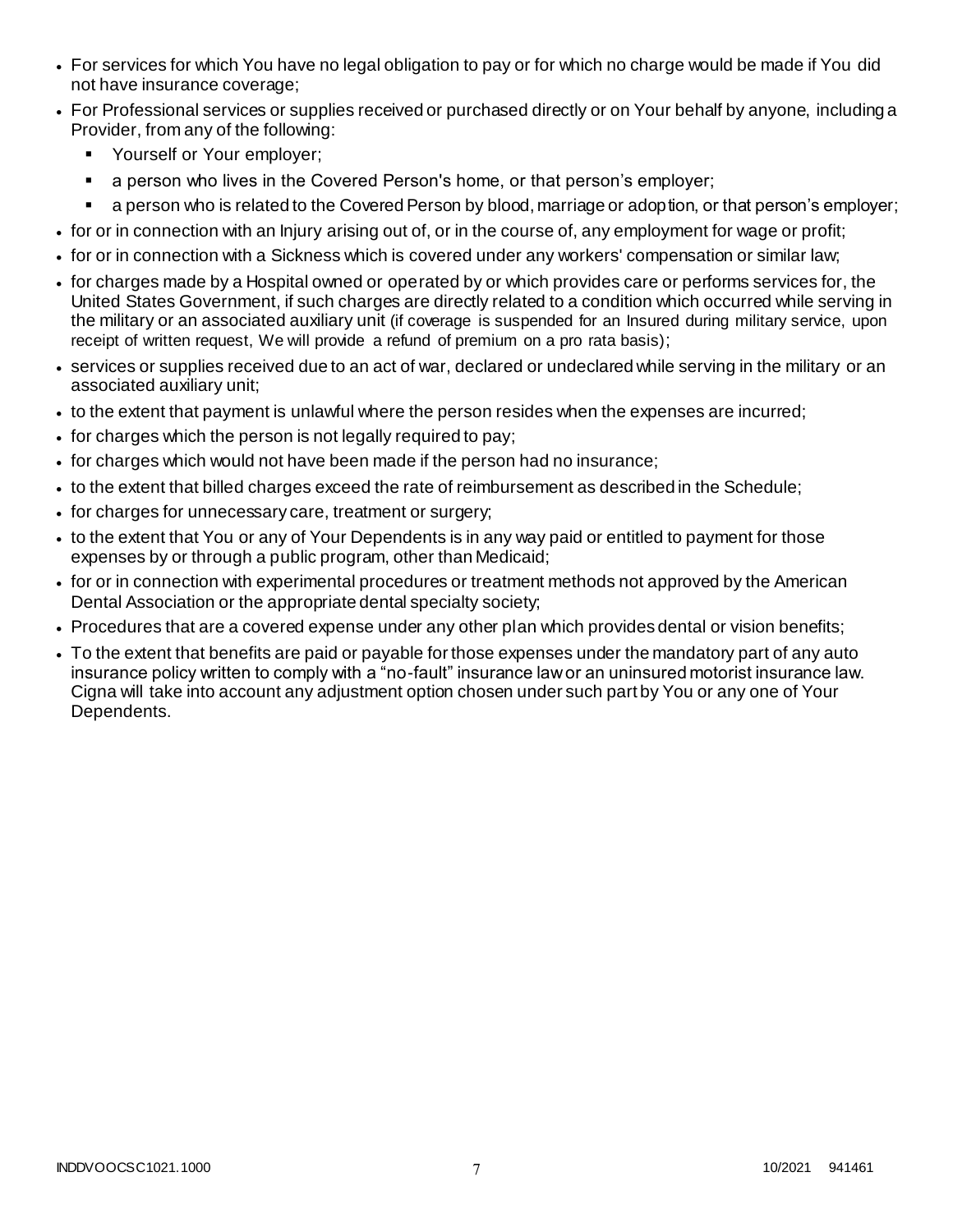### **G. Predetermination of Dental Benefits Program**

Predetermination of Benefits is a voluntary review of a Dentist's proposed treatment plan and expected charges. It is not preauthorization of service and is not required.

The treatment plan should include supporting pre-operative x-rays and other diagnostic materials as requested by Cigna's dental consultant. If there is a change in the treatment plan, a revised plan should be submitted.

Cigna will determine covered dental expenses for the proposed treatment plan. If there is no Predetermination of Benefits, Cigna will determine covered dental expenses when it receives a claim.

Review of proposed treatment is advised whenever extensive dental work is recommended when charges exceed **\$500**.

Predetermination of Benefits is not a guarantee of a set payment. Payment is based on the services that are actually delivered and the coverage in force at the time services are completed.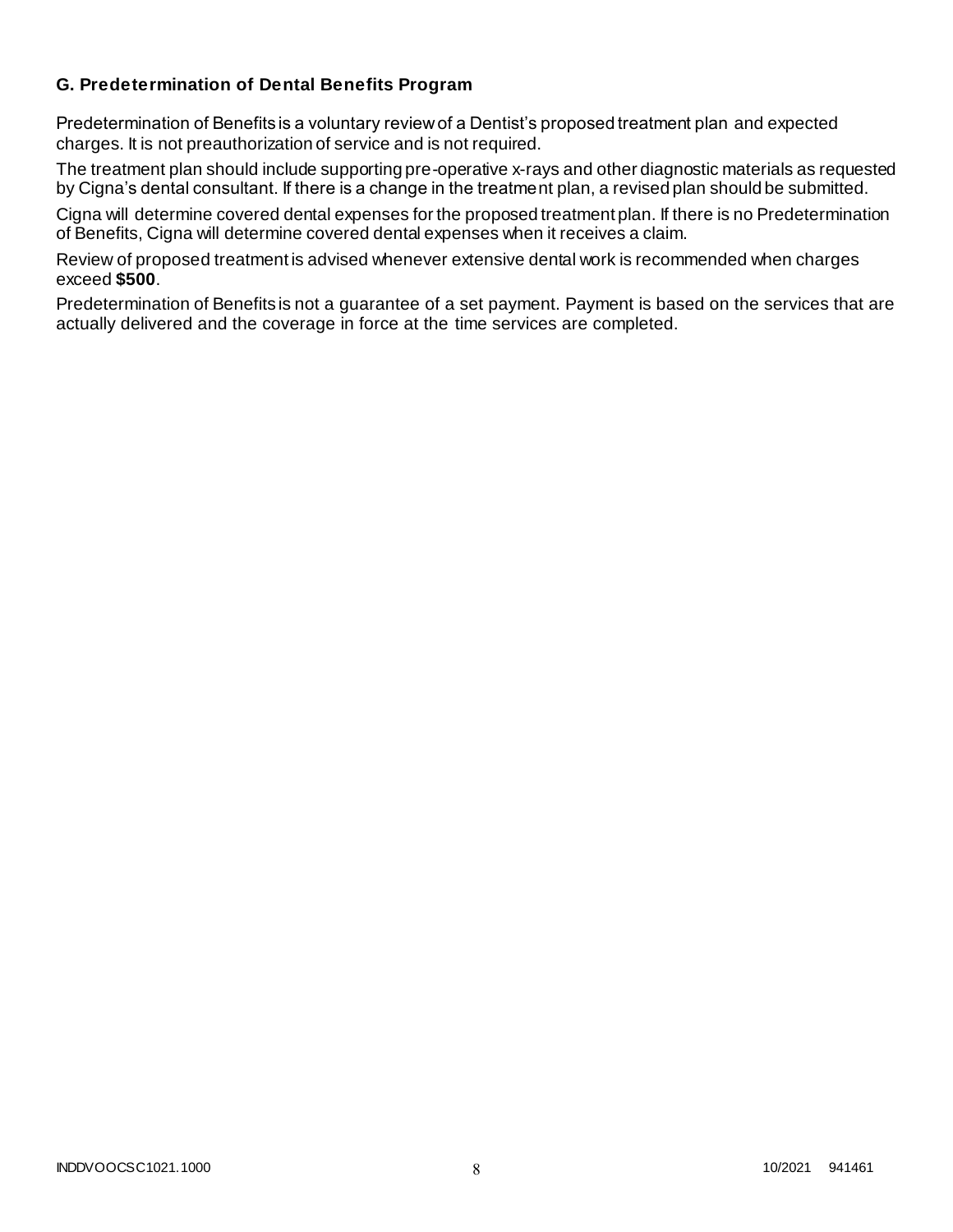### **H. General Provisions**

### **WHEN YOU HAVE A COMPLAINT OR AN APPEAL**

For the purposes of this section, any reference to "You," "Your" or "Yourself" also refers to a representative or provider designated by You to act on Your behalf, unless otherwise noted.

We want You to be completely satisfied with the care You receive. That is why We have established a process for addressing Your concerns and solving Your problems.

#### **Start with Member Services**

We are here to listen and help. If You have a concern regarding a person, a service, the quality of care, or contractual benefits, You can call Our toll-free number and explain Your concern to one of Our Customer Service representatives. You can also express that concern in writing. Please call or write to Us at the following:

Customer Services Toll-Free Number or address on mycigna.com, explanation of benefits or claim form

We will do Our best to resolve the matter on Your initial contact. If We need more time to review or investigate Your concern, We will get back to You as soon as possible, but in any case within 30 days. If You are not satisfied with the results of a coverage decision, You can start the appeals procedure.

### **Appeals Procedure**

Cigna has a two step appeals procedure for coverage decisions. To initiate an appeal, You must submit a request for an appeal in writing within 365 days of receipt of a denial notice. You should state the reason why You feel Your appeal should be approved and include any information supporting Your ap peal. If You are unable or choose not to write, You may ask to register Your appeal by telephone. Call or write to Us at the toll-free number or address on Your Benefit Identification card, explanation of benefits or claim form.

### **Level One Appeal**

Your appeal will be reviewed and the decision made by someone not involved in the initial decision. Appeals involving Medical Necessity or clinical appropriateness will be considered by a health care professional.

For level one appeals, We will respond in writing with a decision within 30 calendar days after We receive an appeal for a postservice coverage determination. If more time or information is needed to make the determination, We will notify You in writing to request an extension of up to 15 calendar days and to specify any additional information needed to complete the review.

If You are not satisfied with Our level-one appeal decision, You may request a level-two appeal.

### **Level Two Appeal**

If You are dissatisfied with Our level one appeal decision, You may request a second review. To start a level two appeal, follow the same process required for a level one appeal.

Most requests for a second review will be conducted by the Appeals Committee, which consists of at least three people. Anyone involved in the prior decision may not vote on the Committee. For appeals involving Medical Necessity or clinical appropriateness, the Committee will consult with at least one Dentist reviewer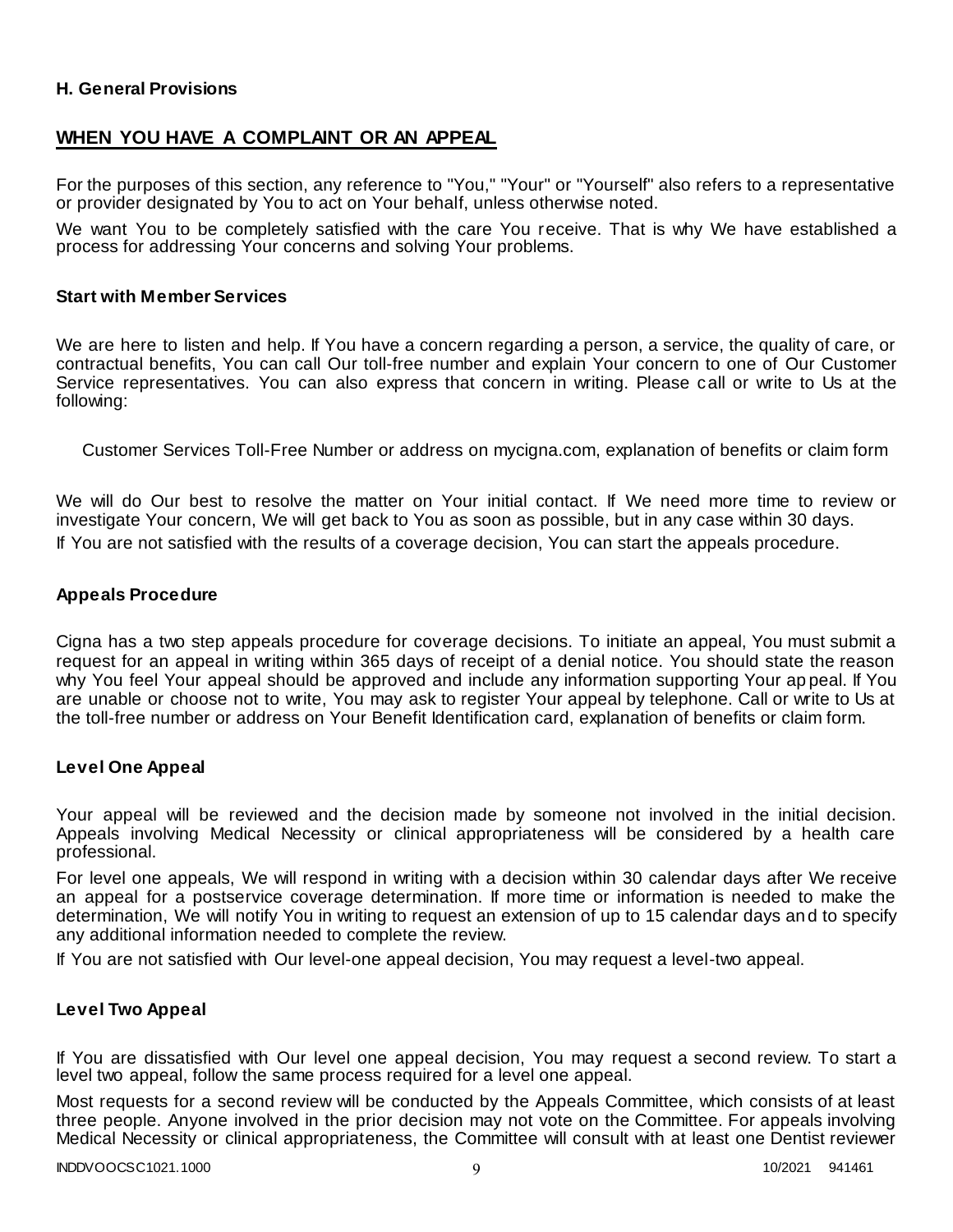in the same or similar specialty as the care under consideration, as determined by Cigna's Dentist reviewer. You may present Your situation to the Committee in person or by conference call.

For level two appeals We will acknowledge in writing that We have received Your request and schedule a Committee review. For postservice claims, the Committee review will be completed within 30 calendar days. If more time or information is needed to make the determination, We will notify You in writing to request an extension of up to 15 calendar days and to specify any additional information needed b y the Committee to complete the review. You will be notified in writing of the Committee's decision within five working days after the Committee meeting, and within the Committee review time frames above if the Committee does not approve the requested coverage.

### **Notice of Benefit Determination on Appeal**

Every notice of an appeal decision will be provided in writing or electronically and, if an adverse determination, will include:

- (1) the specific reason or reasons for the denial decision;
- (2) reference to the specific Policy provisions on which the decision is based;
- (3) a statement that the claimant is entitled to receive, upon request and free of charge, reasonable access to and copies of all documents, records, and other Relevant Information as defined;
- (4) upon request and free of charge, a copy of any internal rule, guideline, protocol or other similar criterion that was relied upon in making the adverse determination regarding Your appeal, and an explanation of the scientific or clinical judgment for a determination that is based on a medical necessity, experimental treatment or other similar exclusion or limit.

### **Relevant Information**

Relevant Information is any document, record, or other information which was relied upon in making the benefit determination; was submitted, considered, or generated in the course of making the benefit determination, without regard to whether such document, record, or other information was relied upon in making the benefit determination; demonstrates compliance with the administrative p rocesses and safeguards required by federal law in making the benefit determination; or constitutes a statement of policy or guidance with respect to the plan concerning the denied treatment option or benefit or the claimant's diagnosis, without regard to whether such advice or statement was relied upon in making the benefit determination.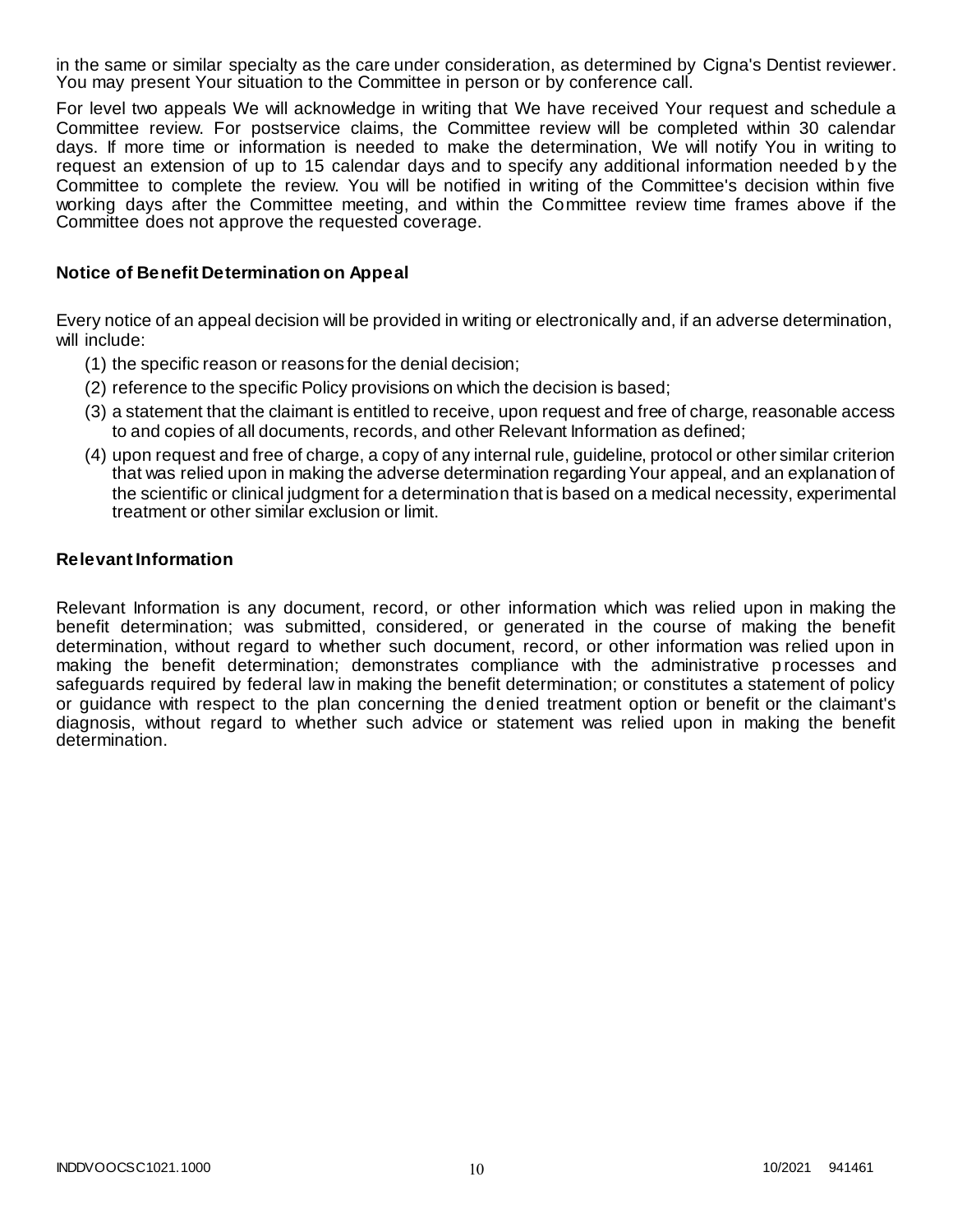# **I. Participating Dental Providers**

Cigna will provide a current list of Dentists currently participating with Cigna and their locations to each Covered Person upon request.

To verify if a Dentist is currently participating with Cigna and is accepting new Cigna Insureds, the Covered Person should visit Our website at mycigna.com.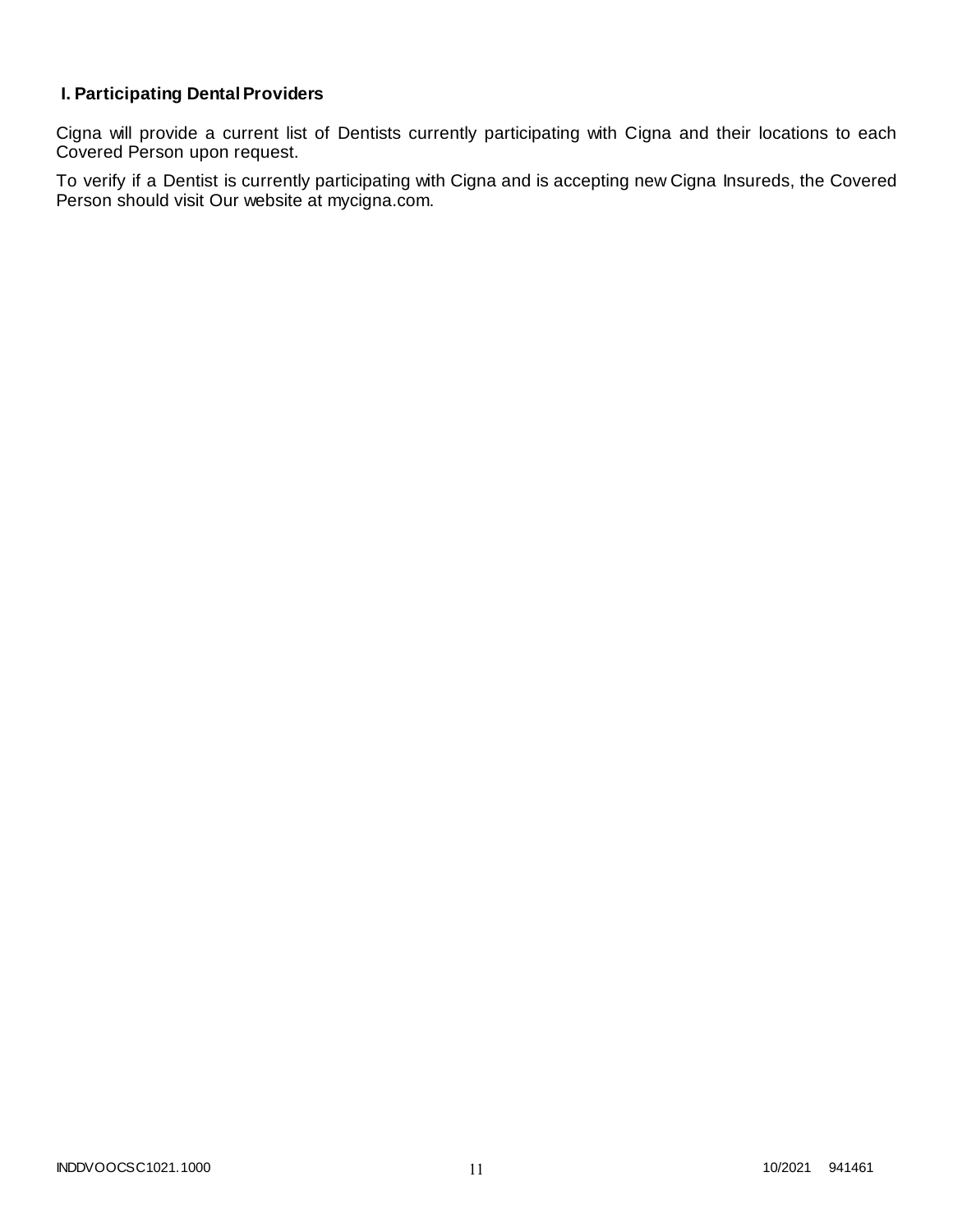### **J. Renewability, Eligibility, and Continuation**

1. The Policy will renew except for the specific events stated in the Policy. Cigna may change the premiums of the Policy with 60 days written notice to the Insured. However, Cigna will not refuse to renew or change the premium schedule for the Policy on an individual basis, but only for all Insureds in the same class and covered under the same Policy as You.

2. The individual plan is designed for residents of South Carolina who are not enrolled under or covered by any other group or individual health coverage. You must notify Cigna of all changes that may affect any Covered Person's eligibility under the Policy.

3. You or Your Dependent(s) will become ineligible for coverage:

- When premiums are not paid according to the due dates and grace periods described in the premium section.
- With respect to Your Spouse, Domestic Partner, or partner to a Civil Union: when the Spouse is no longer married to the Insured or when the union is dissolved.
- With respect to You and Your Family Member(s): when You no longer meet the requirements listed in the Conditions of Eligibility section.
- The date the Policy terminates.
- When the Insured no longer lives in the Service Area.

4. If a Covered Person's eligibility under this Plan would terminate due to the Insured's death, divorce or if other Dependents would become ineligible due to age or no longer qualify as dependents for coverage under this Plan; except for the Insured's failure to pay premium, the Covered Person's insurance will be continued if the Covered Person exercising the continuation right notifies Cigna and pays the appropriate monthly premium within 60 days following the date this Policy would otherwise terminate.